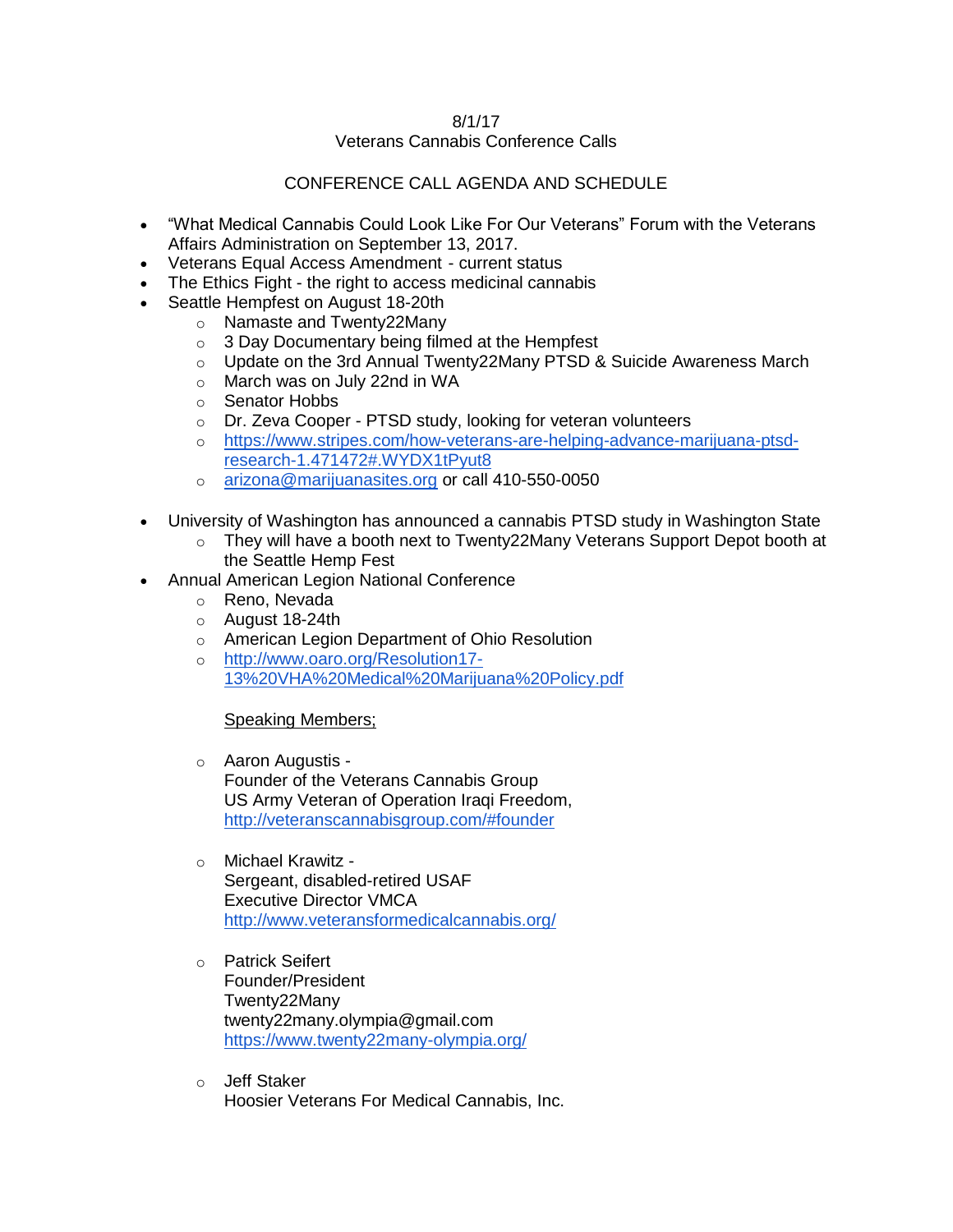<http://hoosierveteransformedicalcannabis.org/>

- Namaste Vaporizers and accessories **10% of proceeds purchased through the Veterans Cannabis Group website link to the Namaste online store goes to the Veterans Cannabis Group to help continue our mission.**
	- o <http://veteranscannabisgroup.com/#store>
	- $\circ$  Other veteran groups throughout the country can also participate with Namaste and incorporate a link to the Namaste online store on their website.
- Hard Car Security job postings
	- o <http://www.hardcarsecurity.com/>
- Operation EVAC, Educating Veterans About Cannabis
	- o <http://www.opevac.org/>
	- o Connect Dr. Straz with Ryan Miller, referrals. Doctors and veterans
	- o Job Posting for Hard Car Security
	- o Looking for Marin County Operation EVAC Facilitator
		- **•** Description of duties: Facilitate recurring 90-minute peer-led social support groups.
		- Procure, track, and report, complimentary cannabis redistribution.
		- Train dispensary staff about communication approaches that incentivize participation.
		- Contact Aaron Augustis and Ryan Miller
		- Date to start the training
		- **EXECUTE:** Interested in facilitating must go to Operation EVAC meetings
- 420 Games
	- $\circ$  The 420 Games are sponsoring a VCG Team! Free tickets to all VCG veteran members!
	- $\circ$  Weblink to follow to access the free tickets

# **THE 420 GAMES SAN FRANCISCO**

**Where:** Golden Gate Park

**When:** Saturday, August 26th, 2017 | 8am – 2pm at The Spreckles Temple of Music **Bandshell** 

*Come join The 420 Games as we hold our FOURTH ANNUAL SAN FRANCISCO 420 GAMES!*

**This is a great event for all who want to exercise, listen to some beats, and partake in one of the fastest growing industries in the world!**

<https://420games.org/events/san-francisco-2017/>